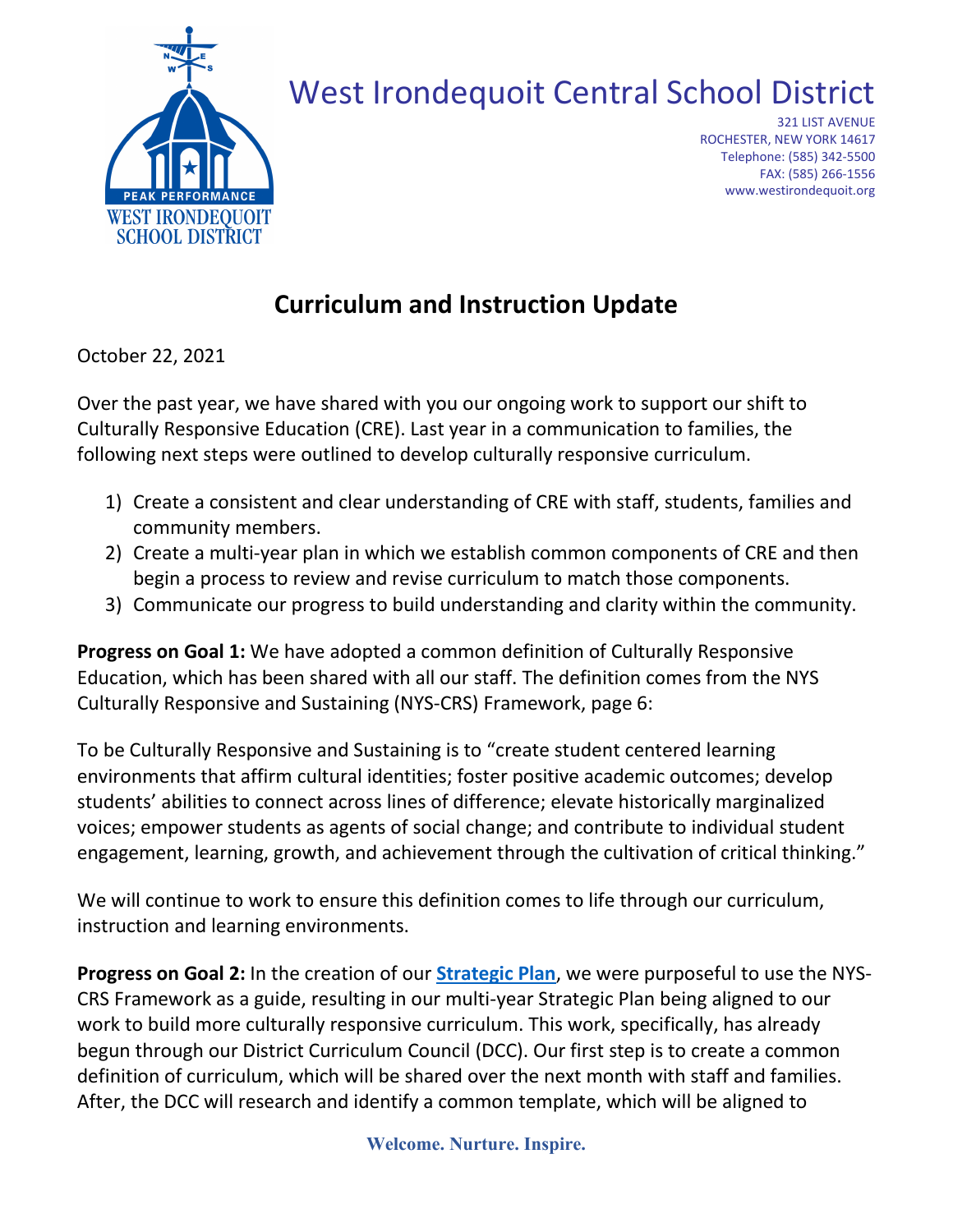research supporting culturally responsive curriculum. This work will be shared as it's completed throughout the school year.

**Progress on Goal 3:** While our major curriculum work will lie in the hand of the DCC as described above, we want to outline below the major work that will happen throughout this school year to support culturally responsive curriculum.

#### *Local History Inquiry Lessons in 11th, 8th, and 4th Grades*

Last spring, social studies teachers piloted inquiries in the 11th, 8th, and 4th grades. These inquiry lessons were co-created across the region, as well as adapted specifically for West Irondequoit students, and were in direct alignment with our pre-established curriculum.

Specifically, all three of these inquiry lessons were focused on ways in which our local region had been directly impacted by policies that promoted segregation, specifically redlining policies first established during the Great Depression New Deal programs.

After our teachers implemented these inquiry lessons, we provided students and the community with an opportunity to provide feedback through a survey regarding their learning experiences. We had 14 family members and 127 students (including [38] 4th graders, [78] 8th graders, and [11] 11th graders) respond to this survey. Of these student responses, 72% responded that this learning experience was rated between a 3 -pretty interesting and 4-very interesting (out of 4).

As a result of this feedback, we are excited to implement these inquiry lessons across the entire 4th, 8th, and 11th grades. We will incorporate adjustments from our instructional experiences last year and provide additional professional learning for our staff to ensure that our instructional approach is accessible and meaningful for all of our students.

### *Strong Voices Project Update: Library Diversity Audit, K-12*

The K-12 Library Department is engaging in a diversity audit to determine the degree to which our libraries or collections within our libraries are representative of diverse identities, experiences, and ideas. To do this, our librarians are reviewing library collections to identify these elements within the plots and characters, as well as to review the diversity amongst authors represented as well. Guiding our work is the Culturally Responsive Report Card created by the NYU Metro Center. We have adapted this resource to suit our specific needs to ensure our librarians are calibrated in the evaluations. Our findings will then be used to make text recommendations for purchase. We will be applying for a West Irondequoit Foundation grant to fund these purchases.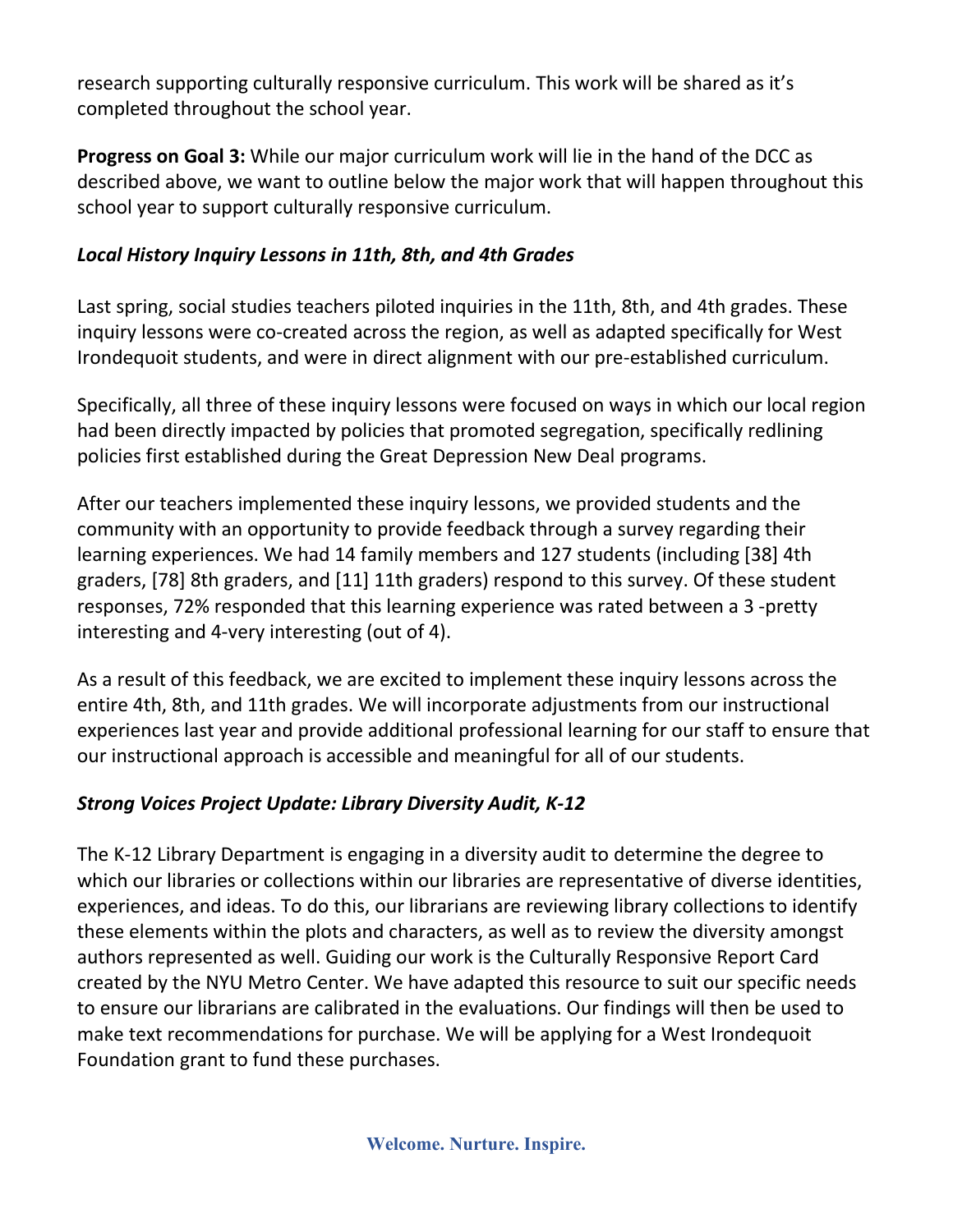#### *Strong Voices Project Update: Land Acknowledgement Lessons*

This summer, as a next step in our work to incorporate our Land Acknowledgement statement into the fabric of our district cultures, teachers from around the district came together to craft K-12 lessons to be delivered each year. We are thrilled to be delivering these to our students in October. Our intention is for these lessons to be delivered each year, building on students' prior knowledge and deepening their understanding of and appreciation for honoring our land's Indigenous heritage and connection.

**Place based learning:** Place based learning refers to the practice of teaching grade-level content in the context of local heritage, culture, geography, and issues that may matter to the local community. In other words, West Irondequoit students could be learning science concepts in ways that connect to West Irondequoit and/or the greater Rochester region. Living environment students could be tackling questions, like "Is Charlotte Beach safe to swim?"; Chemistry students could wonder, "How does the pesticide and fertilizer in our yards affect the water we drink?"; Physics students could be studying if there is a speeding problem on Cooper Rd, where many of our students cross to get to school.

Place based learning encourages us to make connections to community resources such as local organizations, leaders and families, drawing on the rich knowledge base of those who work and live where our students do. Consider environmental conservation efforts encouraged by the Helmer Nature Center or our local Citizen Science Project. Making such connections can help foster students' sense of belonging, agency and responsibility for the place and people around them, while helping them make sense of scientific phenomenon because it is directly related to their lives.

The Office of Instruction will continue research into place based learning and explore the possibility of small pilots across grade levels.

#### *Reading Resources for K-4*

This year, we will be piloting different resources as we work to select new reading instructional resources for the K-4 level. All of the resources we are piloting are aligned to both ELA standards and science of reading practices. This work is in direct support of our district wide shift to consistently implement culturally responsive instructional practices, based on culturally responsive curriculum. By building teachers' capacity and available resources to practice science-based fluency instruction, we are ensuring our students are receiving instruction that directly meets their literacy needs and will promote their growth to become fluent readers by the end of 3rd grade. Our goal for this pilot is to select resources for each grade level that:

**Welcome. Nurture. Inspire.**